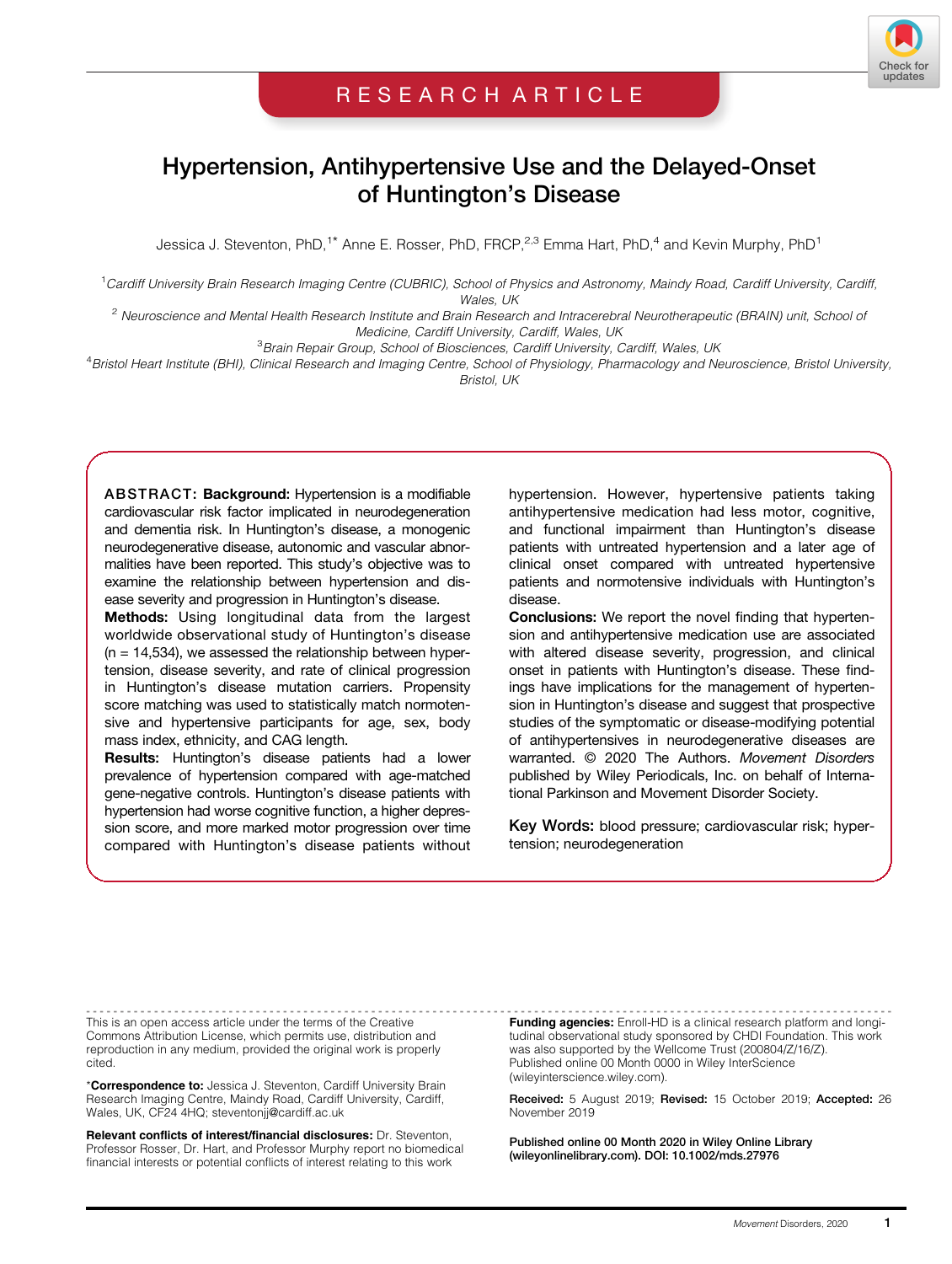Huntington's disease (HD) is a neurodegenerative disorder caused by the expansion of a CAG repeat sequence in exon 1 in the Huntingtin gene,  $1,2$  leading to the expression of mutant huntingtin (mHtt) protein containing an expanded polyglutamine stretch. The earliest and most marked brain change is striatal atrophy, although more widespread changes are increasingly seen with disease progression.<sup>3-5</sup> Alongside the characteristic triad of cognitive, behavioral, and movement deficits, $6$  a range of symptoms suggestive of autonomic nervous system (ANS) dysfunction have been shown to exist in patients with HD. For example, excessive sweating, micturition difficulties, orthostatic intolerance, sexual dysfunction, gastrointestinal problems, and tachycardia have been reported in patients across disease stages, including premanifest gene carriers,  $7-10$ suggesting that autonomic symptoms contribute to the clinical phenotype of HD and disease burden.

The autonomic nervous system plays a fundamental role in modulating cardiovascular functions, including the control of blood pressure.<sup>11</sup> Hypertension and disturbances in blood pressure regulation have been associated with Parkinson's disease<sup>12-14</sup> and Alzheimer's disease,  $15$  whereas peptides of the renin-angiotensin system, a prominent therapeutic target in hypertension, have been implicated in the pathophysiology of neurodegenerative diseases $16$  including HD, suggesting that hypertension impacts the neurodegenerative process.

Despite this, the functioning of the ANS has been relatively underexplored in HD. Neuronal inclusion bodies of mHtt occur throughout the hypothalamus, $17$  which is a key hub for autonomic regulation. A handful of studies to date have shown evidence of ANS dysfunction,  $18-20$ with some evidence that both the sympathetic and parasympathetic branches of the ANS are affected, $19,21$ whereas others have shown evidence of intact or even increased sympathetic activity.<sup>22</sup> Kobal et al<sup>20</sup> carried out a battery of cardiovascular autonomic testing in HD patients and found an effect of HD disease stage on autonomic functioning. Premanifest HD gene carriers were found to have a higher Valsalva ratio and higher lowfrequency power of the heart rate variability spectrum compared with controls, whereas early-stage manifest HD patients displayed a higher sympathovagal ratio, which together suggest higher sympathetic activity in early stages of the disease. In contrast, HD patients with more advanced stages of the disease were found to have a smaller increase in diastolic blood pressure during a handgrip along with a decreased respiratory and orthostatic ratio.<sup>20</sup>

Although the most prominent symptoms of HD are related to the central nervous system, mHtt is ubiquitously expressed in human tissue, $2$  prompting more attention to be paid to the possible involvement of non-CNS tissues and organs.<sup>23-25</sup> The vascular contribution to HD pathology is increasingly recognized<sup>4,26</sup> and thought to involve multiple pathogenic pathways.  $27-29$ Nevertheless, little is known about the prevalence and clinical effect of cardiovascular risk factors such as hypertension on patients with HD. This is important, as evidence shows that both genetic and environmental factors can modify the age at onset and disease course in HD.30,31 Previous work using the Registry database, a European subset of the worldwide Enroll-HD data set.<sup>32</sup> showed a paradoxical delay in the clinical onset of HD in patients with hypertension, although the potentially confounding effects of age, sex, and body mass index  $(BMI)^{33-35}$  were not accounted for. Here, we used data from Enroll-HD, which is the global follow-on study from Registry and comprises more extensive and more stringently monitored data. We statistically matched normotensive HD patients with HD patients with hypertension based on age, sex, BMI, ethnicity, and polyglutamine expansion length to comprehensively characterize the effect of hypertension on HD symptom severity and progression while accounting for confounding variables.

## Methods

### **Participants**

Enroll-HD is a multicenter longitudinal observational study designed to facilitate clinical research in HD. Core data sets are collected annually. We retrieved the fourth periodic version of the Enroll-HD database (version 2.0), which contained observational data from 15,301 participants (55.6% female, 3539 premanifest HD, 8043 manifest HD, 3629 gene-negative and/or family controls at baseline; 50,452 visits in total) and integrated longitudinal data from 5355 individuals who had previously participated in the Registry study. Data were monitored for quality and accuracy using a risk-based monitoring approach.

All participating sites were required to obtain and maintain local ethics committee approval, and all participants gave signed informed consent for their data to be included in accordance with the Declaration of Helsinki.

Participants aged younger than 18 years old at their baseline visit were excluded. HD participants with a CAG length recorded as >70 were excluded, as the precise length was not available. Manifest HD status was determined by the rater and expressed as a diagnostic confidence level of 4, indicating unequivocal motor signs of HD (≥99% confidence).

#### Hypertension Status

Participants with a current diagnosis of essential (primary) hypertension (I10) were coded using the International Classification of Diseases (10th revision), which excludes hypertension complicating pregnancy, neonatal hypertension, primary pulmonary hypertension, and primary and secondary hypertension involving vessels of the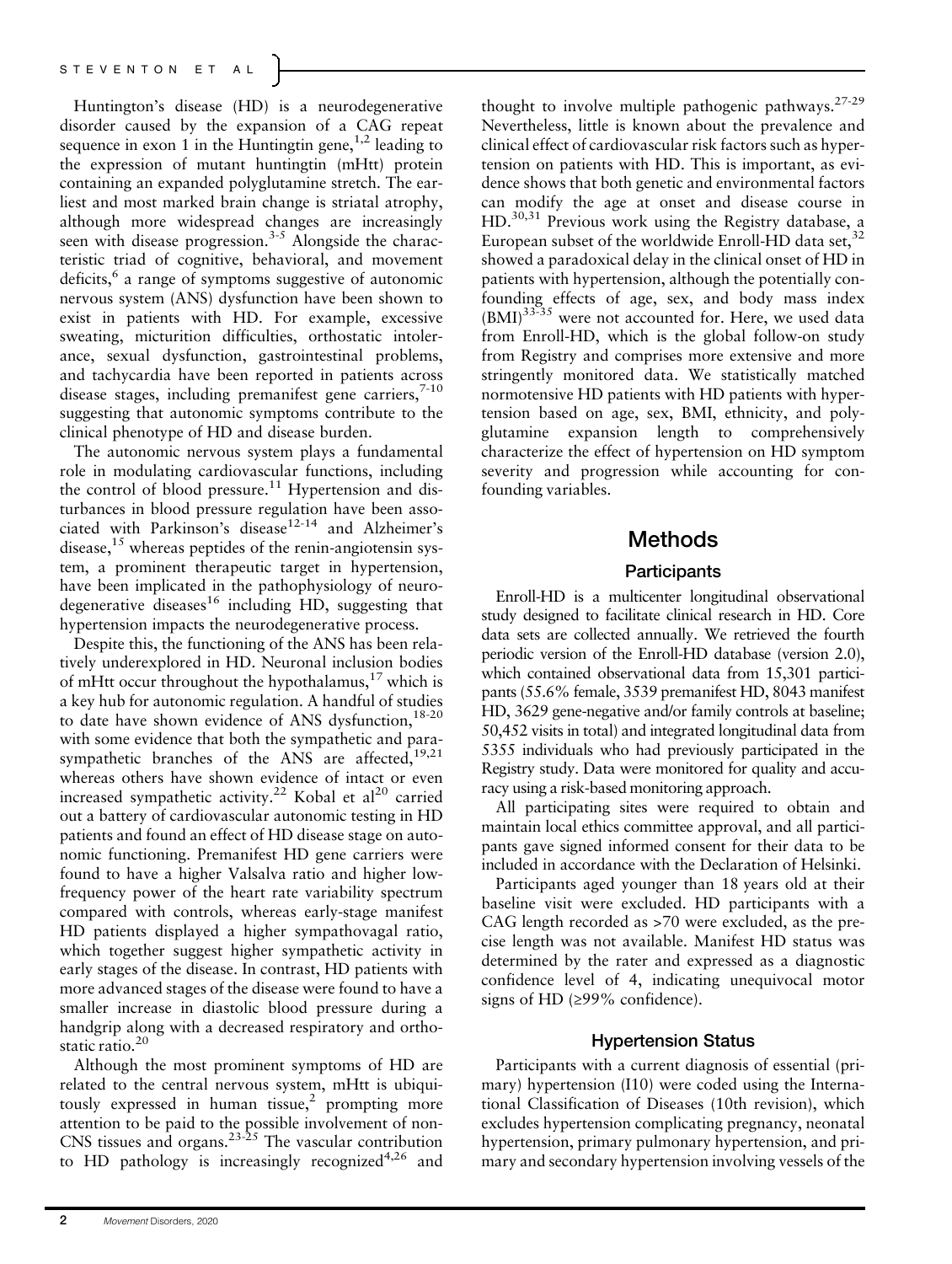brain or eye and those with comorbid heart or kidney disease. Hypertensive participants with a history of antihypertensive medication use but whose treatment was not ongoing were excluded from the analyses focused on medication effects. Antihypertensive medication was coded using the Anatomical Therapeutic Chemical classification system (see Supplementary information).

#### Clinical Outcome Measures

Performance on motor, functional, behavioral, and cognitive subdomains of the Enroll-HD assessment were used as a measure of disease severity and progression. Full details can be found in the study protocol at <https://www.enroll-hd.org/>.

The measures of interest were total motor score (TMS), depression and anxiety score on the Hospital Anxiety and Depression Scale, total functional capacity (TFC), and all the Unified Huntington's Disease Rating Scale cognitive subdomains.<sup>36</sup> TFC is a measure of capacity to work, handle finances, perform chores and self-care, and live independently, and the scale ranges from 13 (normal) to 0 (severe disability).

The 4 cognitive subtests were: Stroop (word reading, color naming, and interference), Trail Making (parts A and B), Verbal Fluency (categories and letter), and the Symbol Digit Modalities Test. Additional details can be found in the Supplementary Information.

#### Statistical Analysis

Statistical analysis was performed using the opensource software RStudio (version 1.1.463), and the code used can be accessed at [http://doi.org/10.17035/d.](http://doi.org/10.17035/d.2019.0079578885) [2019.0079578885](http://doi.org/10.17035/d.2019.0079578885).

Age, BMI, sex, and ethnicity were identified as a priori confounding variables.  $35,37,38$  Propensity score matching with nearest neighbor matching was used to match  $(2.1)$ ratio) the 2 groups of interest and adjust for confounds.<sup>39,40</sup> Propensity scores were calculated using age, BMI, sex, and ethnicity, along with CAG length for HD-specific analysis; the resulting sample size and demographics of included patients for each analysis are shown in Table 1. Supplementary Tables 1–3 show the demographics after stratifying for antihypertensive medication use. Following matching, if the standardized mean difference (SMD) between groups was greater than 0.10 or  $P < 0.01$ , the variable was demeaned and added as a covariate in the regression model to remove residual confounding bias.<sup>41</sup>

The prevalence of hypertension in HD participants compared with matched controls was statistically tested using a logistic regression, with confounding factors included to determine potential independent risk factors for hypertension. Where significant, a Wald test assessed each variable's contribution to the model.

In all analyses except age at onset, premanifest and manifest HD participants were included. Multiple

|                                                                                                                                                                                                                                                                   |                   |                                                                                                           |                                                                                         |                                           |                                                             |                                                          |             | TABLE 1. Demographics of included participants in the 7 separate statistical analyses conducted                                  |             |                                                                             |                                                                                    |                                        |             |                                                                                           |                                                  |
|-------------------------------------------------------------------------------------------------------------------------------------------------------------------------------------------------------------------------------------------------------------------|-------------------|-----------------------------------------------------------------------------------------------------------|-----------------------------------------------------------------------------------------|-------------------------------------------|-------------------------------------------------------------|----------------------------------------------------------|-------------|----------------------------------------------------------------------------------------------------------------------------------|-------------|-----------------------------------------------------------------------------|------------------------------------------------------------------------------------|----------------------------------------|-------------|-------------------------------------------------------------------------------------------|--------------------------------------------------|
|                                                                                                                                                                                                                                                                   |                   | Age                                                                                                       | Male, n (%)                                                                             | <b>IINB</b>                               | length<br>CAG                                               | (white), n (%)<br>Ethnicity                              | Ξ           | Age                                                                                                                              | Male, n (%) | <b>IMB</b>                                                                  | CAG length (white), n (%) Age<br>Ethnicity                                         |                                        | Sex         | CAG                                                                                       | BMI length (white), n (%)<br>Ethnicity           |
| 1) Prevalence                                                                                                                                                                                                                                                     | 3616              | $46.9 \pm 14.7$                                                                                           | $1409(39.0) 27.9 \pm 6.2$                                                               | Gene-negative controls<br>Normotensive HD | 20.1 (3.5)                                                  |                                                          |             | $3248(89.8)$ $7233$ $46.7 \pm 13.5$ $2799(38.7)$ $27.0 \pm 5.2$ $43.6$ $(3.7)$ $6643(91.9)$ $0.02$ $0.01$                        |             | Hypertensive HD                                                             |                                                                                    |                                        |             | 0.14 NA<br>SMD<br>SMD                                                                     | 0.14                                             |
| (3) Disease severity 3032<br>(2) Age at onset <sup>a</sup><br>progression<br>(4) Disease                                                                                                                                                                          | 2410<br>4507      | $58.7 \pm 10.8$<br>$55.3 \pm 11.7$<br>$60.5 + 9.9$                                                        | 1221 (50.7) 26.2 $\pm$ 5.2<br>1516 (50.0) 26.9 $\pm$ 5.7<br>$2193(48.7)$ $26.4 \pm 5.4$ |                                           | $42.4 \pm 2.5$<br>$42.0 \pm 2.2$                            | $42.4 \pm 2.1$ 2290 (95.0)<br>2885 (95.2)<br>4235 (94.0) |             | 1516 59.6 ± 11.5 766 (50.5) 27.4 ± 5.7 41.9 ± 2.3<br>1521 59.6 ± 11.5 752 (49.4) 27.5 ± 5.7 41.9 ± 2.3<br>$1205$ 61.2 $\pm$ 10.6 |             |                                                                             | 608 (50.5) $26.8 \pm 5.3$ $42.2 \pm 2.2$ 1138 (94.4)<br>1430 (94.3)<br>1435 (94.3) | 0.07 0.004 0.1<br>0.37 0.02<br>0.08    | <u>ក្នុ</u> | 0.03<br>ខ្លួ<br>0.21<br>0.09<br>0.19                                                      | <u>ឌូឌូ ដ្ឋ</u><br>ខុខខ្ន                        |
| (6) Disease severity<br>(5) Age at onset <sup>a</sup><br>progression<br>(7) Disease                                                                                                                                                                               | 372<br>297<br>424 | $58.41 \pm 11.95$ 202 (47.6) 27.0 $\pm$ 5.8<br>$58.4 \pm 11.83$ 192 (51.6) 27.1 $\pm$ 4.9<br>$60.5 + 9.9$ | Untreated hypertensive (HD<br>158 (53.2) $26.0 \pm 4.9$                                 |                                           | $42.4 \pm 2.4$<br>$42.2 \pm 2.4$<br>$42.1 \pm 2.4$<br>only) | 354 (95.2)<br>283 (95.3)<br>1076 (94.1)                  | 1163<br>908 | 61.5 ± 10.5 450 (49.6) 27.0 ± 5.4 42.1 ± 2.2<br>59.9 ± 11.4 597 (51.3) 27.5 ± 5.6 41.9 ± 2.2<br>$1149599 \pm 11.4$               |             | 560 (48.7) $27.6 \pm 5.6$ 41.9 $\pm$ 2.2<br>Treated hypertensives (HD only) | 855 (94.2)<br>1091 (94.1)<br>354 (95.2)                                            | 0.07 0.05<br>0.05<br>0.28 0.05<br>0.09 |             | 0.17<br>0.17<br>$\begin{array}{cc} 0.13 & 0.07 \\ 0.06 & 0.09 \end{array}$<br>SMD<br>0.14 | $\begin{array}{c} 28 \\ 208 \\ 0.08 \end{array}$ |
| SMD, standardized mean difference; BMI, body mass index. Covariates were included in the analyses when SMD > 0.1.<br>Age-at-onset analysis was conducted in manifest HD participants only<br>The summary of balance after propensity matching (2:1 ratio, nearest |                   |                                                                                                           |                                                                                         |                                           |                                                             |                                                          |             | neighbor matching) is shown. Gray-shaded rows show the groups used for matching for the various analyses.                        |             |                                                                             |                                                                                    |                                        |             |                                                                                           |                                                  |

Movement Disorders, 2020 3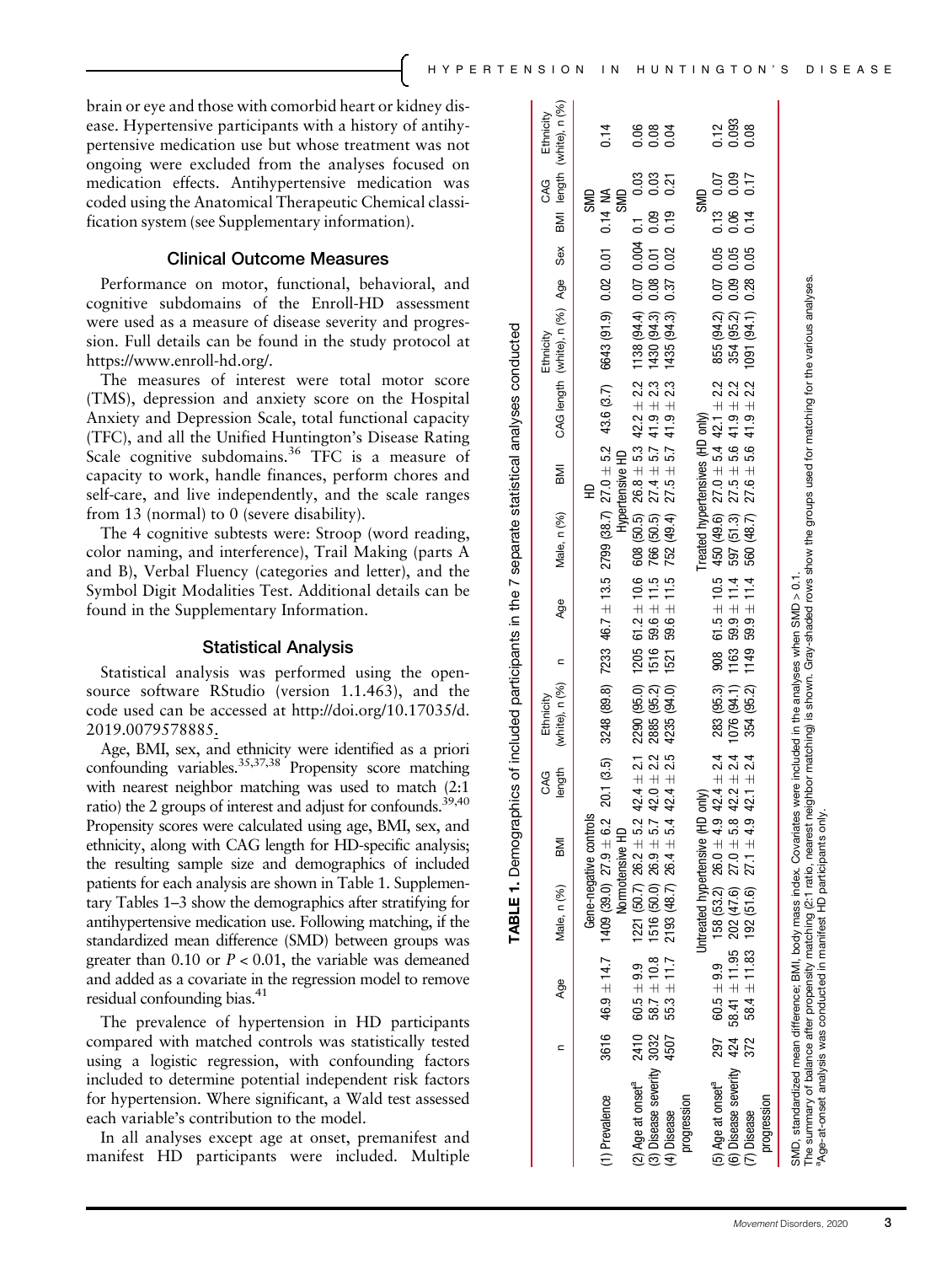comparisons were adjusted using the false-discovery rate  $(q = 0.05)$ .<sup>42</sup> To reduce the dimensionality of the cognitive scores, we performed a principal components analysis ( $n = 4578$ ) on the 8 standardized and transformed cognitive subdomain scores to derive a summary statistic that could capture most of the variation. The first principal component (PC1) accounted for 60.01% of the variation and was used as a dependent variable.

A linear regression analysis examined the effect of hypertension (normotensive vs hypertensive) and antihypertensive medication status (levels: normotensive, treated hypertensive, untreated hypertensive) on baseline measures. Post hoc pairwise comparisons applied a  $P = 0.05$  Tukey-adjusted significance level.

To examine the interaction between hypertension and clinical progression over time, we applied linear mixedeffects models using the lme4 package with fixed and random terms to account for the correlation between the repeated measurements for each individual and visit day as the time variable.

## Results

Group demographics for each analysis after propensity matching are shown in Table 1. For the longitudinal analysis, the mean visit day was  $468 \pm 464$  days, with a range from 0 to 2184 days (see Supplementary Fig. 1).

#### Demographics of the Cohort by Hypertension **Diagnosis**

Table 2 shows the demographics of the Enroll-HD database; 2248 participants (15.5%) had a diagnosis of essential hypertension, and of these, 1697 (75.5%) were currently prescribed antihypertension medication. Hypertensive participants were older, had a higher BMI, a lower CAG repeat length, and a lower female: male ratio. Manifest HD participants were older and had a lower BMI compared with premanifest HD and control participants, and premanifest HD participants were younger with a lower BMI than control participants (all  $P < 0.0001$ ), justifying the use of propensity matching to account for confounding variables. Across the course of the study there was no difference in the frequency of death between normotensive and hypertensive HD participants  $(P = 0.997)$ .

#### Hypertension in HD

BMI and ethnicity were included in the regression model (SMD  $> 0.1$ ). The prevalence of essential hypertension was lower in HD patients (premanifest and manifest HD combined, 13.85%) compared with controls (19.34%;  $z = 5.60$ ,  $P = 2.12 \times 10^{-8}$ ). Independent of HD status, BMI (z = 20.40,  $P < 2 \times 10^{-16}$ ) and

ethnicity ( $\chi^2$  = 16.0, P = 0.014) were associated with hypertension prevalence.

Examining risk factors for hypertension, we paradoxically found that HD patients consumed more units of alcohol (95% CI, 0.85–1.84 units per week;  $P = 1.23 \times 10^{-7}$ ), smoked more cigarettes (95% CI, 0.91–2.22 cigarettes/day;  $P = 3.06 \times 10^{-6}$ ), and had been smoking for more years (95% CI, 0.18–1.72 years;  $P = 0.015$ ) compared with controls.

#### Hypertension and Disease-Onset Age

Normotensive HD patients were diagnosed with clinical onset an average of 1.5 years earlier than hypertensive HD patients  $(F_{1,3402} = 15.68, 95\% \text{ CI},$ 0.75–2.21 years;  $P = 7.66 \times 10^{-5}$ ). Follow-up analyses comparing treated hypertensives (n = 908) and untreated hypertensives  $(n = 297)$  with normotensive HD patients (n = 2410) are shown in Figure 1A; treated hypertensives had an onset age  $2.04 \pm 0.41$  years later than normotensives ( $P < 0.0001$ ) and  $2.25 \pm 0.71$  years later than untreated hypertensives ( $P = 0.004$ ), whereas untreated hypertensives did not differ from normotensives  $(0.22 \pm 0.65$  years,  $P = 0.94$ ).

#### Hypertension and Motor Symptom Severity

A higher motor score is indicative of more motor impairment. At the baseline visit, there was no difference in motor score (TMS) between normotensives and hypertensives  $(F_{1,4508} = 0.76, P = 0.38; Fig. 1)$ , whereas longitudinally, there was an interaction between time and hypertension status (95% CI, 0.00015–0.0011;  $P = 0.011$ ; see Fig. 2A). Based on the findings related to HD disease onset, we analyzed TMS in premanifest HD and manifest HD participants separately and again did not find an association with hypertension ( $P = 0.35$  and 0.12, respectively).

TMS was  $3.51 \pm 1.30$  points higher in untreated hypertensive HD participants than in HD participants taking medication for hypertension  $(P = 0.019)$ ; see Fig. 1B) and  $3.17 \pm 1.19$  points higher than in normotensives ( $P = 0.021$ ), whereas there was no difference in motor score between treated hypertensives and normotensives  $(0.34 \pm 0.776, P = 0.89)$ .

The change in TMS over time was greater in untreated hypertensives  $(n = 372)$  compared with treated hypertensives (n = 1144,  $2.88 \pm 1.09$ ,  $P = 0.02$ ; Fig. 2B) and normotensives (n = 3032, 2.47  $\pm$  0.99, P = 0.03) and did not differ between normotensive and treated hypertensive HD patients ( $P = 0.79$ ). The duration of antihypertensive medication use did not predict motor score in treated hypertensive HD participants ( $F_{1,1558}$  = 0.16; 95% CI, -0.01 to 0.008;  $P = 0.69$ ). Furthermore, for patients for whom HD onset occurred prior to hypertension diagnosis  $(n = 551)$ , there was no difference in motor score between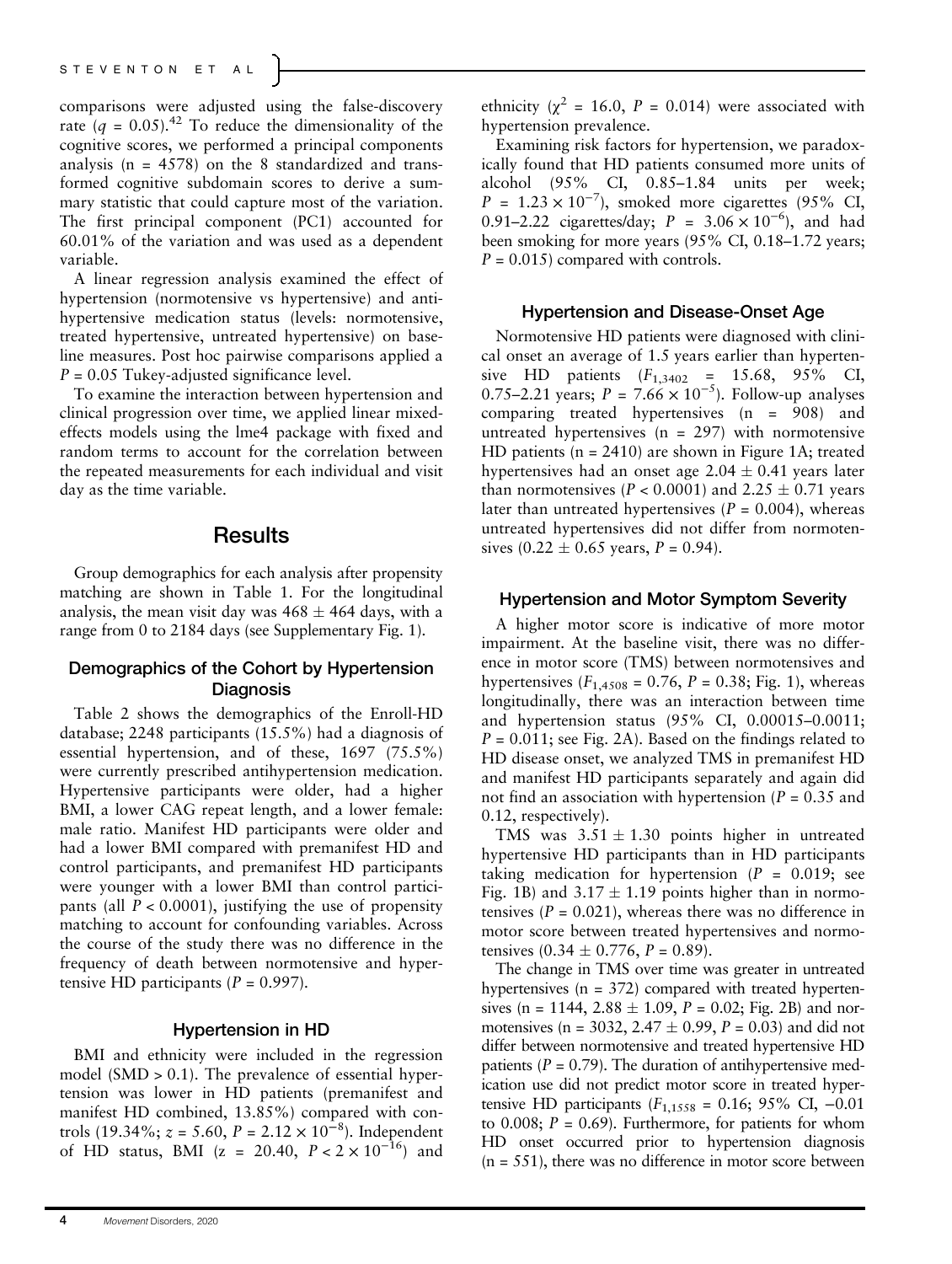| $58.6 \pm 11.5$<br>$31.2 + 6.6$<br>389 (55.5)<br>398 (56.8)<br>Hyper<br>46.3<br>$\overline{5}$<br>$44.2 \pm 14.0$<br>1824 (62.4)<br>$27.1 \pm 5.9$<br>1402 (48.0)<br>Normo<br>2921<br>42.1<br>$61.2 \pm 10.6$<br>$26.7 + 5.3$<br>$42.2 \pm 2.3$<br>602 (49.6)<br>372 (30.7)<br>Hyper<br>1213<br>48.4<br>$51.5 \pm 12.2$<br>Normo<br>3231 (52.1)<br>$44.5 \pm 4.0$<br>$24.4 \pm 4.8$<br>1627 (26.3)<br>6196<br>48.9<br>$40.8 \pm 2.0$<br>$51.9 \pm 12.5$<br>$29.8\pm6.0$<br>145 (55.8)<br>101 (38.8)<br>Hyper<br>44.3<br>260<br>$38.7 \pm 11.4$<br>$42.5 \pm 2.8$<br>$25.9 + 5.3$<br>1170 (36.1)<br>1942 (59.9)<br>Normo<br>43.6<br>3243<br>History of tobacco use, %<br>$CAG$ , mean $\pm$ SD<br>Age, mean $\pm$ SD<br>$BMI$ , mean $\pm$ SD<br>North America<br>Female, n (%)<br>Region, n (%)<br>Baseline, n | Hypertension<br>P | HD status<br>$\overline{a}$ |
|----------------------------------------------------------------------------------------------------------------------------------------------------------------------------------------------------------------------------------------------------------------------------------------------------------------------------------------------------------------------------------------------------------------------------------------------------------------------------------------------------------------------------------------------------------------------------------------------------------------------------------------------------------------------------------------------------------------------------------------------------------------------------------------------------------------|-------------------|-----------------------------|
|                                                                                                                                                                                                                                                                                                                                                                                                                                                                                                                                                                                                                                                                                                                                                                                                                |                   |                             |
|                                                                                                                                                                                                                                                                                                                                                                                                                                                                                                                                                                                                                                                                                                                                                                                                                |                   |                             |
|                                                                                                                                                                                                                                                                                                                                                                                                                                                                                                                                                                                                                                                                                                                                                                                                                | 0.0002            | $2.2 \times 10^{-16}$       |
|                                                                                                                                                                                                                                                                                                                                                                                                                                                                                                                                                                                                                                                                                                                                                                                                                | 0.0001<br>0.0001  | $-0.0001$                   |
|                                                                                                                                                                                                                                                                                                                                                                                                                                                                                                                                                                                                                                                                                                                                                                                                                | 0.0001            |                             |
|                                                                                                                                                                                                                                                                                                                                                                                                                                                                                                                                                                                                                                                                                                                                                                                                                | 0.24              | $-0.0001$<br>$-0.0001$      |
|                                                                                                                                                                                                                                                                                                                                                                                                                                                                                                                                                                                                                                                                                                                                                                                                                |                   |                             |
|                                                                                                                                                                                                                                                                                                                                                                                                                                                                                                                                                                                                                                                                                                                                                                                                                | 0.67              | $-0.0001$                   |
| 280 (39.9)<br>1407 (48.2)<br>784 (64.6)<br>4361 (70.4)<br>142 (54.6)<br>1871 (57.7)<br>Europe                                                                                                                                                                                                                                                                                                                                                                                                                                                                                                                                                                                                                                                                                                                  |                   |                             |
| 15(2.1)<br>88 (3.0)<br>41 (3.4)<br>158 (2.6)<br>17(6.5)<br>195 (6)<br>Australasia                                                                                                                                                                                                                                                                                                                                                                                                                                                                                                                                                                                                                                                                                                                              |                   |                             |
| 8(1.1)<br>$\overline{0}$<br>16(1.3)<br>50 (0.8)<br>7(0.2)<br>Latin America                                                                                                                                                                                                                                                                                                                                                                                                                                                                                                                                                                                                                                                                                                                                     |                   |                             |
| Ethnicity, n (%)                                                                                                                                                                                                                                                                                                                                                                                                                                                                                                                                                                                                                                                                                                                                                                                               | 0.82              | $-0.0001$                   |
| 628 (89.6)<br>2626 (89.9)<br>1146 (94.5)<br>5823 (94)<br>244 (93.8)<br>3030 (93.4)<br>White                                                                                                                                                                                                                                                                                                                                                                                                                                                                                                                                                                                                                                                                                                                    |                   |                             |
| 11(1.6)<br>26 (0.9)<br>12(1.0)<br>61 (1)<br>2(0.8)<br>13(0.4)<br>American Black                                                                                                                                                                                                                                                                                                                                                                                                                                                                                                                                                                                                                                                                                                                                |                   |                             |
| 28 (4.0)<br>80 (2.7)<br>23 (1.9)<br>$(8.1)$ 601<br>2(0.8)<br>Hispanic/Latino                                                                                                                                                                                                                                                                                                                                                                                                                                                                                                                                                                                                                                                                                                                                   |                   |                             |
| 9(1.3)<br>51(1.7)<br>17(1.4)<br>92(1.5)<br>American Indian                                                                                                                                                                                                                                                                                                                                                                                                                                                                                                                                                                                                                                                                                                                                                     |                   |                             |
| (1.9)<br>$\frac{1}{2}$<br>63 (2.2)<br>(0.2)<br>19(0.3)<br>$6(2.3)$<br>1(0.4)<br>Asian                                                                                                                                                                                                                                                                                                                                                                                                                                                                                                                                                                                                                                                                                                                          |                   |                             |
| 43 (1.5)<br>$\frac{1}{2}$ $\frac{1}{2}$<br>46 (0.7)<br>1(0.4)<br><b>Mixed</b>                                                                                                                                                                                                                                                                                                                                                                                                                                                                                                                                                                                                                                                                                                                                  |                   |                             |
| $7(1.0)$<br>5 (0.7)<br>32(1.1)<br>(0.7)<br>42 (0.7)<br>4(1.5)<br>Other                                                                                                                                                                                                                                                                                                                                                                                                                                                                                                                                                                                                                                                                                                                                         |                   |                             |
| ISCED education level, n (%)                                                                                                                                                                                                                                                                                                                                                                                                                                                                                                                                                                                                                                                                                                                                                                                   | 0.08              | 0.0009                      |
| 6(0.9)<br>2(0.1)<br>3(0.2)<br>23 (0.4)<br>$\frac{0}{0}$<br>$\frac{1}{1}$<br>0                                                                                                                                                                                                                                                                                                                                                                                                                                                                                                                                                                                                                                                                                                                                  |                   |                             |
| 30(4.3)<br>77 (2.6)<br>78 (6.4)<br>267 (4.3)<br>3(1.2)<br>23 (0.7)                                                                                                                                                                                                                                                                                                                                                                                                                                                                                                                                                                                                                                                                                                                                             |                   |                             |
| 75 (10.7)<br>258 (8.8)<br>239 (19.7<br>1199 (19.4)<br>37(14.2)<br>330 (10.2)                                                                                                                                                                                                                                                                                                                                                                                                                                                                                                                                                                                                                                                                                                                                   |                   |                             |
| 205 (29.2)<br>803 (27.5)<br>631 (21.6)<br>80 (30.8)<br>57 (21.9)<br>836 (25.8)<br>704 (21.7)                                                                                                                                                                                                                                                                                                                                                                                                                                                                                                                                                                                                                                                                                                                   |                   |                             |
| 144 (20.5)<br>439 (36.2)<br>181 (14.9)<br>2072 (33.4)<br>1065 (17.2)                                                                                                                                                                                                                                                                                                                                                                                                                                                                                                                                                                                                                                                                                                                                           |                   |                             |
| 224 (32.0)<br>1054 (36.1)<br>245 (20.2)<br>1396 (22.5)<br>78 (30)<br>1235(38.1)<br>23456                                                                                                                                                                                                                                                                                                                                                                                                                                                                                                                                                                                                                                                                                                                       |                   |                             |
| 16(2.3)<br>86 (2.9)<br>(1.8)<br>$\overline{2}$<br>(2.2)<br>3(1.2)<br>105(3.2)                                                                                                                                                                                                                                                                                                                                                                                                                                                                                                                                                                                                                                                                                                                                  |                   |                             |
| 632 (90.2)<br>2163 (74.0)<br>1154 (95.1)<br>5480 (88.4)<br>2627 (81.0)<br>Comorbidities/concomitant <sup>a</sup><br>Comorbidity, <sup>a</sup> n (%)                                                                                                                                                                                                                                                                                                                                                                                                                                                                                                                                                                                                                                                            | $-0.0001$         | $-0.0001$                   |
| 306 (43.7)<br>992 (34.0)<br>575 (47.4)<br>2703 (43.6)<br>1236 (38.1)<br>Nutritional supplements, n (%)                                                                                                                                                                                                                                                                                                                                                                                                                                                                                                                                                                                                                                                                                                         | 0.17              | $-0.0007$                   |
| 144 (20.5)<br>666 (22.8)<br>523 (43.1)<br>2567 (41.4)<br>241 (92.7)<br>121 (46.5)<br>71 (27.3)<br>943 (29.1)<br>Using nonpharmacological therapies, n (%)                                                                                                                                                                                                                                                                                                                                                                                                                                                                                                                                                                                                                                                      | 0.93              | $-0.0001$                   |

 $\overline{\mathcal{L}}$ 

Movement Disorders, 2020 5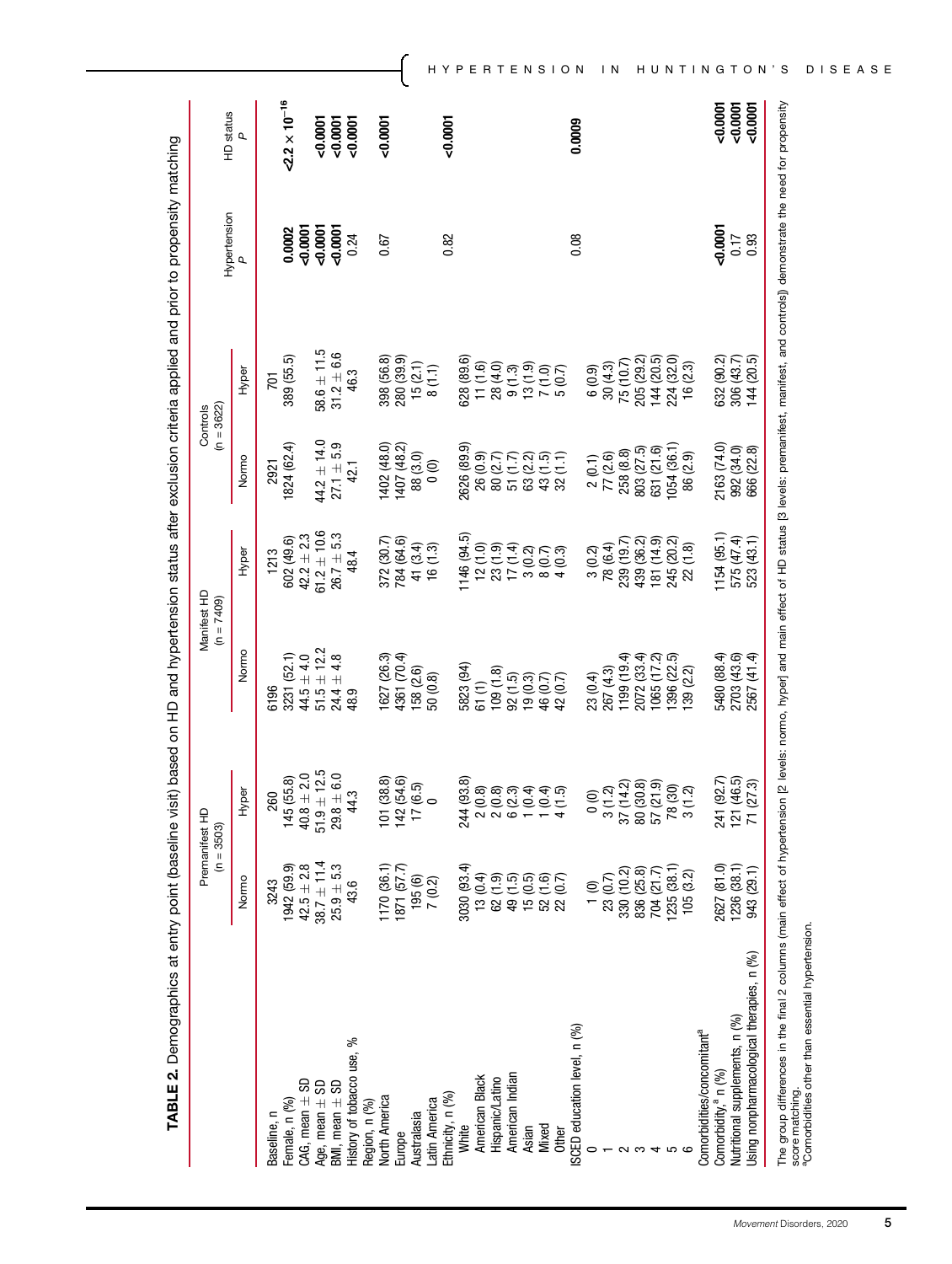

FIG. 1. Effect of hypertension and associated antihypertensive treatment on HD clinical markers. Data shown are estimated marginal means (EMMs); black dot represents the mean, blue bars are 95% CIs for the EMMs, red arrows represent the Tukey-based statistical comparison (overlapping arrows = notsignificant). \*\*\*p-values < 0.001, \*\*p-values < 0.01, \*p-vales < 0.05. Normo = Normotensive, Untreated = Hypertensive patient not taking antihypertensive medication, PC1 = Cognitive summary statistic from the principal component analysis, principal component 1. [Color figure can be viewed at [wileyonlinelibrary.com](http://wileyonlinelibrary.com)]



FIG. 2. Disease progression in the motor (A-B) and functional domain (C-D) based on hypertension status (left panels) and treatment status (right panels). 95% confidence level interval for predictions from a linearmodel are displayed. \*p < 0.05 from Tukey-based statistical comparison. [Color figure can be viewed at [wileyonlinelibrary.com](http://wileyonlinelibrary.com)]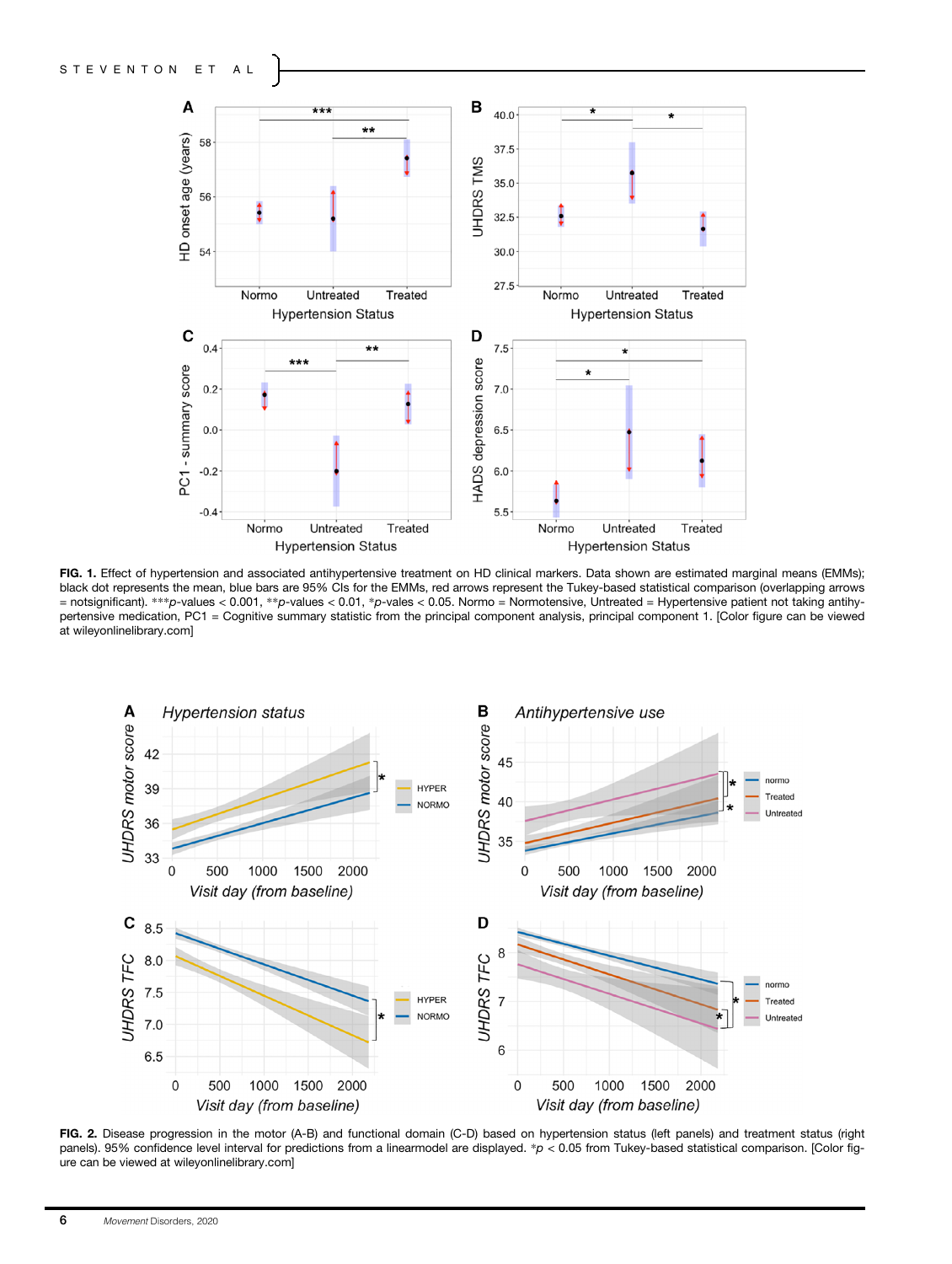treated  $(n = 430)$  and untreated  $(n = 121)$  hypertensives  $\text{(estimate} = -1.11 \pm 1.79; P = 0.93).$ 

#### Hypertension and Total Functional Capacity

A higher total functional capacity (TFC) is indicative of better functional ability. After matching, there was no difference in TFC between hypertensives and normotensives at baseline  $(F_{1,4567} = 0.11, P = 0.74)$ . Longitudinally, there was an interaction between hypertension and time (95% CI,  $-1.02$  to  $-0.0002$ ;  $P = 0.029$ ; Fig. 2C). Baseline TFC was lower in untreated hypertensive HD patients compared with treated hypertensive HD patients  $(0.61 \pm 0.22)$  points,  $P = 0.02$  and with normotensives  $(0.50 \pm 0.20, P = 0.04)$ , with no difference in TFC between treated hypertensives and normotensives  $(P = 0.67)$ .

Longitudinally, untreated hypertensives had a steeper decline in TFC compared with treated hypertensives  $(-0.48 \pm 0.19, P = 0.031)$  and normotensives  $(-0.43 \pm 0.17, P = 0.034)$ , with no difference between normotensive and treated hypertensives ( $P = 0.83$ , see Fig. 2D).

#### Hypertension and Cognition

At baseline, hypertension had a significant effect on the cognitive summary score represented by PC1  $(F_{1,4575} = 6.66; 95\% \text{ CI}, -0.24 \text{ to } -0.03; P = 0.010),$ whereas there was no effect of hypertension on PC1 over time  $(P = 0.24)$ . At baseline, hypertensive HD patients performed worse on the Letter Verbal Fluency and Trail Making (part B) tests (FDR-adjusted  $P = 0.017$  and 0.015, respectively). There was an interaction between hypertension status and time for performance on the Trail Making A subtest (95% CI, 0.005–0.002 seconds;  $P = 0.0017$  FDR-adjusted).

Antihypertensive treatment was associated with PC1  $(F_{1,4574} = 8.34, P = 0.0002;$  see Fig. 1C) and all the cognitive subdomain tests, except for the Stroop Interference test (see Table 3). Untreated hypertensives had a lower PC1 score compared with normotensives  $(P = 0.0001)$  and treated hypertensives  $(P = 0.005)$ , whereas the PC1 score was similar for treated hypertensive patients and normotensives  $(P = 0.57)$ . Compared with normotensives and treated hypertensive patients, untreated hypertensive patients performed worse on the Symbol Digit Modalities Test, the Semantic Fluency test, and the Stroop word reading and color-naming subtests (all  $P < 0.05$ ). Untreated hypertensives were also significantly slower on both versions of the Trail Making test compared with normotensives. In contrast, treated hypertensives performed at a level similar to normotensives on all tests (all  $P > 0.05$ ) except the Letter Verbal Fluency test ( $P = 0.05$ ).

Over time, performance on Trail Making A and B differed between normotensive HD participants and untreated hypertensives (A,  $-8.68 \pm 2.96$ ; P = 0.009; B,  $-14.43 \pm 3.81$ ; FDR-adjusted  $P = 0.004$ ; Fig. 2F), and between normotensives and treated HD participants on subtest A  $(-6.49 \pm 2.38, P = 0.018; Fig. 2F)$ , whereas there was no difference between treated and untreated hypertensives (all  $P > 0.05$ ). For PC1, there was a difference between normotensives and untreated hypertensives  $(0.29 \pm 0.09, P = 0.003)$  and between treated and untreated hypertensives  $(0.24 \pm 0.10, P = 0.034)$ , yet no difference between treated hypertensives and normotensives ( $P = 0.68$ ).

#### Hypertension and Depression in HD

Hypertensive HD patients had a higher depression score ( $F_{1,2585}$  = 13.66; 95% CI, 0.31–1.0;  $P = 0.0002$ ) and higher anxiety score  $(F_{1,2580} = 9.52; 95\% \text{ CI},$ 0.19–0.87;  $P = 0.002$  compared with normotensive HD patients. For 7.7% of hypertensive HD participants, there was a comorbid diagnosis of ongoing recurrent depression compared with 5.5% in

| <b>TABLE 3.</b> Cognitive subscores (estimated marginal mean $\pm$ standard error of the mean, accounting for age) for HD patients |
|------------------------------------------------------------------------------------------------------------------------------------|
| with and without a diagnosis of essential hypertension from the baseline Enroll visit and with and without antihypertensive        |
| medication                                                                                                                         |

|                                 |                 | Untreated hypertensive | Treated hypertensive | Pairwise comparison (P) |               |                   |
|---------------------------------|-----------------|------------------------|----------------------|-------------------------|---------------|-------------------|
|                                 | Normotensive    |                        |                      | Normo-untreated         | Normo-treated | Untreated-treated |
| <b>Symbol Digit</b>             | $26.8 + 0.27$   | $23.5 + 0.78$          | $26.4 + 0.44$        | 0.0002                  | 0.79          | 0.003             |
| Letter Verbal Fluency           | $25.2 \pm 0.32$ | $23.1 + 0.91$          | $23.7 + 0.52$        | 0.088                   | 0.049         | 0.83              |
| Semantic Fluency                | $13.3 \pm 0.12$ | $12.3 \pm 0.34$        | $13.3 + 0.19$        | 0.019                   | 0.999         | 0.038             |
| <b>Stroop Word Reading</b>      | $55.6 + 0.44$   | $50.9 + 1.25$          | $55.9 + 0.71$        | 0.001                   | 0.94          | 0.002             |
| Stroop Colour Naming            | $45.6 + 0.36$   | $41.9 + 1.03$          | $45.5 + 0.58$        | 0.003                   | 0.99          | 0.008             |
| Stroop Interference             | $25.8 + 0.25$   | $24.5 + 0.71$          | $25.0 + 0.40$        | 0.20                    | 0.21          | 0.81              |
| Trail Making A (s) <sup>a</sup> | $66.8 + 1.14$   | $75.8 + 3.26$          | $68.0 + 1.83$        | 0.03                    | 0.83          | 0.10              |
| Trail Making B (s) <sup>a</sup> | $135 \pm 1.59$  | $148 + 4.54$           | $141 \pm 2.56$       | 0.01                    | 0.06          | 0.36              |

Normo, normotensive.

Boldface  $P$  values represent those that are statistically significant.

<sup>a</sup>A high time score on the Trail-Making tests represents worse performance.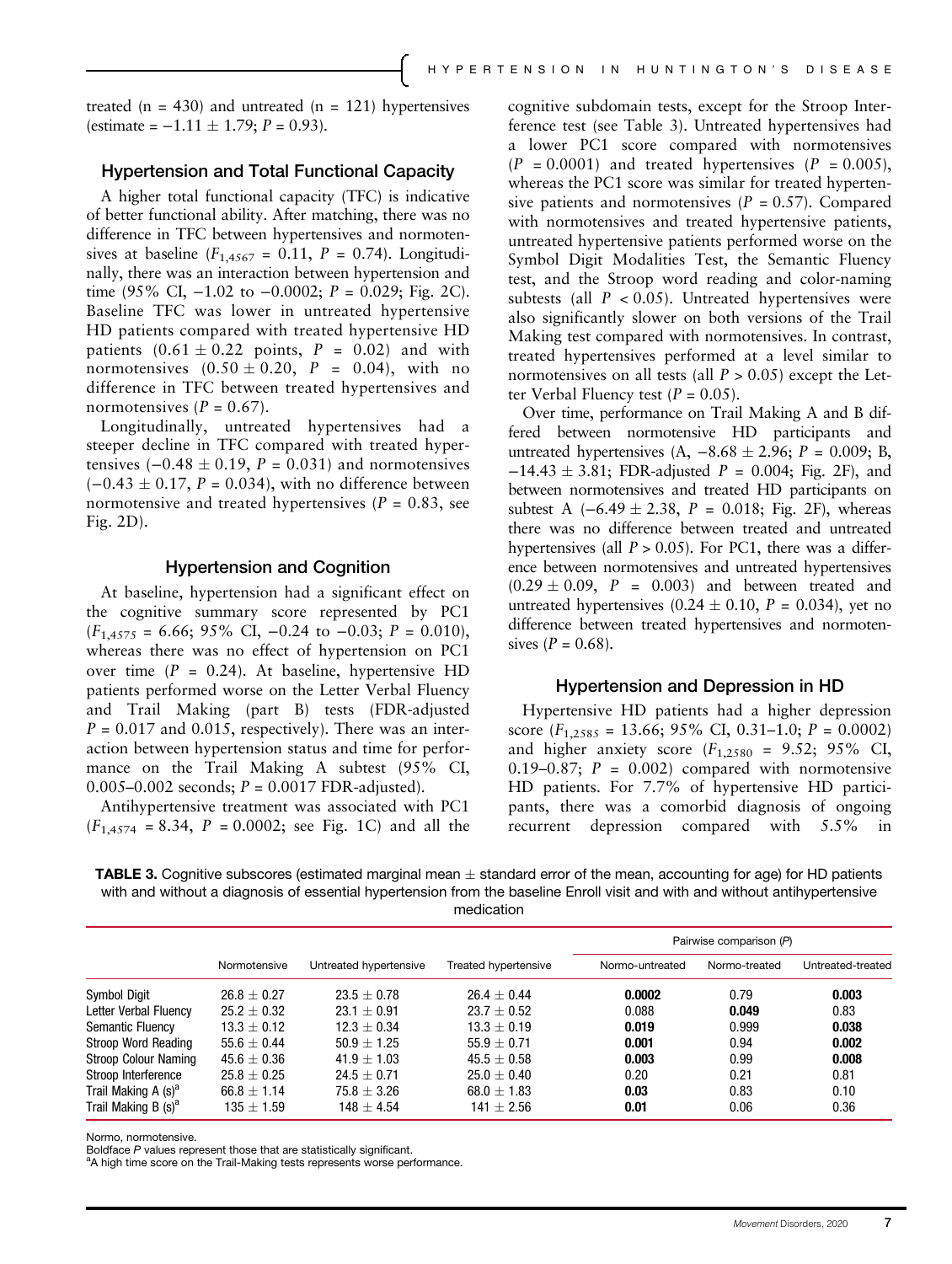normotensive HD participants (age-adjusted odds ratio, 1.44;  $95\%$  CI,  $1.12-1.83$ ;  $P = 0.004$ ).

Normotensive HD participants had a lower depression and anxiety score compared with treated hypertensive HD participants (depression: 95% CI, -0.18 to -0.94;  $P = 0.01$ ; anxiety: 95% CI, -0.12 to -0.87;  $P = 0.02$ ; Fig. 1D) and a lower depression score compared with untreated hypertensives  $(95\% \text{ CI}, -0.32 \text{ to } -1.53;$  $P = 0.008$ ). There was no difference between treated and untreated hypertensive HD participants for depression and anxiety scores ( $P = 0.52$  and 0.89, respectively) and no difference in anxiety scores between normotensive and untreated hypertensives  $(P = 0.08)$ .

There was no interaction between hypertension and time for depression scores  $(95\% \text{ CI}, -0.0003 \text{ to})$ 0.0002;  $P = 0.23$ ; data not shown) or for anxiety scores over time  $(95\% \text{ CI}, -3.88 \times 10^{-5} \text{ to } 4.48 \times 10^{-4})$ ;  $P = 0.10$ ). Similarly, antihypertensives were not associated with depression or anxiety scores over time  $(P = 0.22$  and 0.08, respectively, data not shown).

#### Antihypertensive Medication

We compared hypertensive HD patients prescribed angiotensin-converting enzyme inhibitors (31.0%), angiotensin receptor blockers (15.7%), beta-blocking agents (18.0%), calcium channel blockers (17.2%), and diuretics (11.7%). The type of antihypertensive class had no effect on motor score  $(P = 0.68)$ , age at onset  $(P = 0.26)$ , TFC  $(P = 0.10)$ , depression score  $(P = 0.78)$ , anxiety score  $(P = 0.32)$ , or performance on any cognitive test (all  $P > 0.05$  FDR-adjusted). Estimated marginal means are shown in Supplementary Figure 2.

## **Discussion**

Using rich longitudinal data from the largest observation study in HD, we present novel insights into the association between hypertension — a cardiovascular risk factor implicated in neurodegeneration — and HD disease severity and progression. Hypertension was detrimentally associated with HD disease severity in the cognitive and psychiatric domain and with motor symptom progression over time. Paradoxically, hypertension was also associated with a significant delay in the age at clinical HD onset in hypertensive patients. These observed differences between normotensive and hypertensive HD patients appear to be driven by antihypertensive medication use; hypertensive HD patients not receiving antihypertensive treatment had worse motor, cognitive, and functional capacity and more marked symptom progression over time compared with normotensive HD patients and hypertensive patients treated with antihypertensive medication, with potential implications for the clinical management of hypertension in HD.

The prevalence of hypertension was lower in HD patients despite HD patients consuming more alcohol and tobacco compared with age- and sex-matched controls, both of which are risk factors for developing hypertension. This novel finding may be driven by differences in body mass between the groups; weight loss is a clinical feature of HD, and HD participants had a lower body mass index (BMI) than controls, despite propensity matching. In support of this, BMI was independently associated with hypertension prevalence. An earlier age at death in HD patients may have contributed to the finding, with fewer participants reaching the age at which hypertension develops. Alternatively, it may suggest that mutant Huntingtin has a protective effect on blood pressure homeostasis, plausibly a consequence of poor sympathoexcitatory pathways and poor autonomic control. This is in agreement with previous findings of orthostatic dizziness and a decreased orthostatic ratio in patients with moderate to severe  $HD.^{20}$ 

The paradoxical finding of a later age at clinic onset in hypertensive HD patients has been reported previously in a European subset cohort ( $n = 630$ ) of the current worldwide data set<sup>32</sup>; however, this study did not statistically account for the confounding effects of age, sex, and BMI, which affect hypertension prevalence and HD disease progression.<sup>34,43-45</sup> Here we replicated the finding in this larger worldwide data set and across a wide distribution of CAG lengths while controlling for confounds. Crucially, we also showed that the delay in onset age was only associated with hypertensives taking antihypertensive medication, whereas untreated hypertensives had an age at disease onset similar to normotensives.

One interpretation of these results is that either antihypertensive medication, or the lowering of blood pressure is driving the delay in onset age, with a currently unknown mechanism and implications for HD management. Alternatively, the increasing prevalence of hypertension with increasing age may be biasing the data. For example, a patient with early HD onset is more likely to have faster disease progression and die earlier than a patient with later disease onset, which means that the normotensive group is skewed toward an earlier age at onset, with early-onset patients less likely to live sufficiently long to develop hypertension. However, this does not explain the difference in HD onset age between treated and untreated hypertensives, for whom there was no difference in age prior to propensity matching. Furthermore, there was no difference in the frequency of death during the course of the longitudinal study between normotensive and hypertensive HD participants, suggesting that bias in the data is a less likely explanation.

Previous work, albeit equivocal, suggests that antihypertensive medication may bestow a neuroprotective effect for neurodegeneration, with evidence in Alzheimer's and Parkinson's diseases,<sup>46-48</sup> whereas to the best of our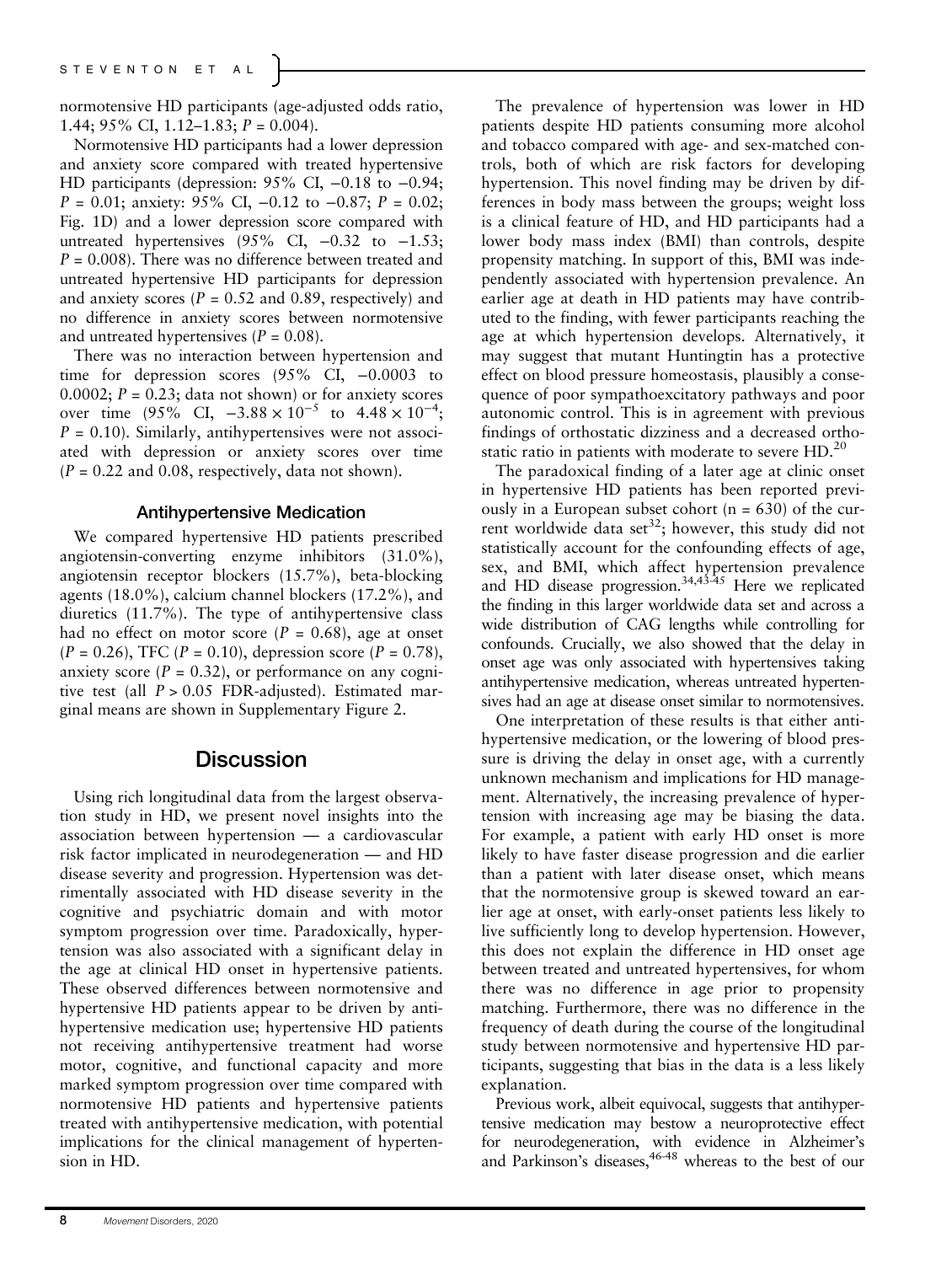knowledge the current study is the first to examine antihypertensive medication use in HD patients. Hypertensive HD patients who were not taking antihypertensive medication had more motor, cognitive, and functional impairment and an earlier age at clinical HD onset than hypertensive patients receiving treatment to control their blood pressure, whereas treated hypertensive patients had disease scores similar to normotensives. Increasing evidence shows that the cerebrovasculature is perturbed in HD<sup>4,26,49</sup>; thus, the detrimental effect of uncontrolled hypertension in HD may be because of a loading effect of hypertension-induced cerebrovascular pathology on a weakened vascular system, with further work necessary to test this hypothesis.

Intriguingly, hypertensive patients with HD were prescribed a variety of different medications acting on different pathways. Angiotensin receptor blockers and calcium channel blockers are common antihypertensive treatments shown to have neuroprotective effects. $50-53$ Here, we found no difference in onset age, motor score, or functional capacity between hypertensive HD patients prescribed different classes of antihypertensive medication, although a lack of sensitivity of these measures to neuropathology could explain this. Furthermore, we did not have the statistical power to account for pharmacological interactions between antihypertensives and other therapies used to manage the myriad evolving symptoms over the disease course of HD, yet this will be an important consideration for translation to clinical practice.

Mechanistically, it is not clear whether the detrimental effect of uncontrolled high blood pressure or the protective effect of antihypertensive medication is driving our findings, or their combination. The duration of antihypertensive medication use was not related to motor score, which may suggest that the reduced motor impairment observed in the treated hypertensives was driven by a reduction in high blood pressure. However, a shortcoming of this study was the lack of blood pressure measurements to determine if the antihypertensive medication controlled blood pressure. Crucially, these results identified an association between hypertension, antihypertensives, and HD disease severity, progression, and onset yet did not allow inference about causality. Further work should focus on establishing if a causal relationship exists, given the current lack of diseasemodifying therapies currently available for HD.

In conclusion, antihypertensive medication was associated with reduced disease severity for all clinical measures in hypertensive HD patients. Further investigation into the therapeutic efficacy of antihypertensive medication in cases of prehypertension in HD and in premanifest HD is warranted, along with the combinatorial effect with other HD symptom management therapeutics. This represents an exciting future avenue to explore the repurposing of specific antihypertensive drugs for the treatment of neurodegenerative disease.

Acknowledgments: Enroll-HD is a clinical research platform and longitudinal observational study for Huntington's disease families intended to accelerate progress toward therapeutics; it is sponsored by CHDI Foundation, a nonprofit biomedical research organization exclusively dedicated to collaboratively developing therapeutics for HD. Enroll-HD would not be possible without the vital contribution of the research participants and their families. We also acknowledge the individuals who contributed to the collection of the Enroll-HD data [\(https://www.enroll-hd.org/](https://www.enroll-hd.org/acknowledgments/) [acknowledgments/](https://www.enroll-hd.org/acknowledgments/)).

### Author Contributions

Research Project: (A) Conception and design of the study: J.J.S., E.H., (B) Execution: J.J.S. 2) Statistical analysis: (A) Design: J.J.S., K.M., (B) Execution: J.J.S. 3) Manuscript: [A] Writing first draft: J.J.S., A.E.R., E.H., K.M., [B] Review and Critique: J.J.S., A.E.R., E.H., K.M.

## **References**

- 1. Vonsattel JP, DiFiglia M. Huntington disease. J Neuropathol Exp Neurol 1998;57:369–384.
- 2. Gusella JF, MacDonald ME, Ambrose CM, et al. Molecular genetics of Huntington's disease. Arch Neurol 1993;50:1157–163.
- Steventon JJ, Trueman RC, Ma D, et al. Longitudinal in vivo MRI in a Huntington's disease mouse model: Global atrophy in the absence of white matter microstructural damage. Sci Rep 2016;6:3243.
- 4. Drouin-Ouellet J, Sawiak SJ, Cisbani G, et al. Cerebrovascular and blood-brain barrier impairments in Huntington's disease: Potential implications for its pathophysiology. Ann Neurol 2015;78:160–177.
- 5. Poudel GR, Stout JC, Domínguez D JF, et al. Longitudinal change in white matter microstructure in Huntington's disease: The IMAGE-HD study. Neurobiol Dis 2015;74:406–412.
- 6. Bates G, Harper PS, Jones L. Huntington's Disease. 3rd ed. New York: Oxford University Press; 2002.
- Aziz NA, Anguelova G V., Marinus J, et al. Autonomic symptoms in patients and pre-manifest mutation carriers of Huntington's disease. Eur J Neurol 2010;17:1068–1074.
- 8. Kolenc M, Kobal J, Podnar S. Female Sexual Dysfunction in Presymptomatic Mutation Carriers and Patients with Huntington's Disease. J Huntingtons Dis 2017;6:105–113.
- 9. Kolenc M, Moharić M, Kobal J, et al. Bladder dysfunction in presymptomatic gene carriers and patients with Huntington's disease. J Neurol 2014;261:2360–69.
- Kolenc M, Kobal J, Podnar S. Male sexual function in presymptomatic gene carriers and patients with Huntington's disease. J Neurol Sci 2015;359:312–317.
- 11. Mancia G, Grassi G. The Autonomic Nervous System and Hypertension. Circ Res 2014;114:1804–1814.
- Qiu C, Hu G, Kivipelto M, et al. Association of Blood Pressure and Hypertension With the Risk of Parkinson Disease. Hypertension 2011;57:1094–1100.
- 13. Hou L, Li Q, Jiang L, et al. Hypertension and Diagnosis of Parkinson's Disease: A Meta-Analysis of Cohort Studies. Front Neurol 2018;9:162.
- 14. Tsukamoto T, Kitano Y, Kuno S. Blood pressure fluctuation and hypertension in patients with Parkinson's disease. Brain Behav 2013;3:710–714.
- 15. Cifuentes D, Poittevin M, Dere E, et al. Hypertension Accelerates the Progression of Alzheimer-Like Pathology in a Mouse Model of the Disease. Hypertension 2015;65:218–224.
- 16. Almeida-Santos AF, Kangussu LM, Campagnole-Santos MJ. The Renin-Angiotensin System and the Neurodegenerative Diseases: A Brief Review. Protein Pept Lett 2017;24:841–853.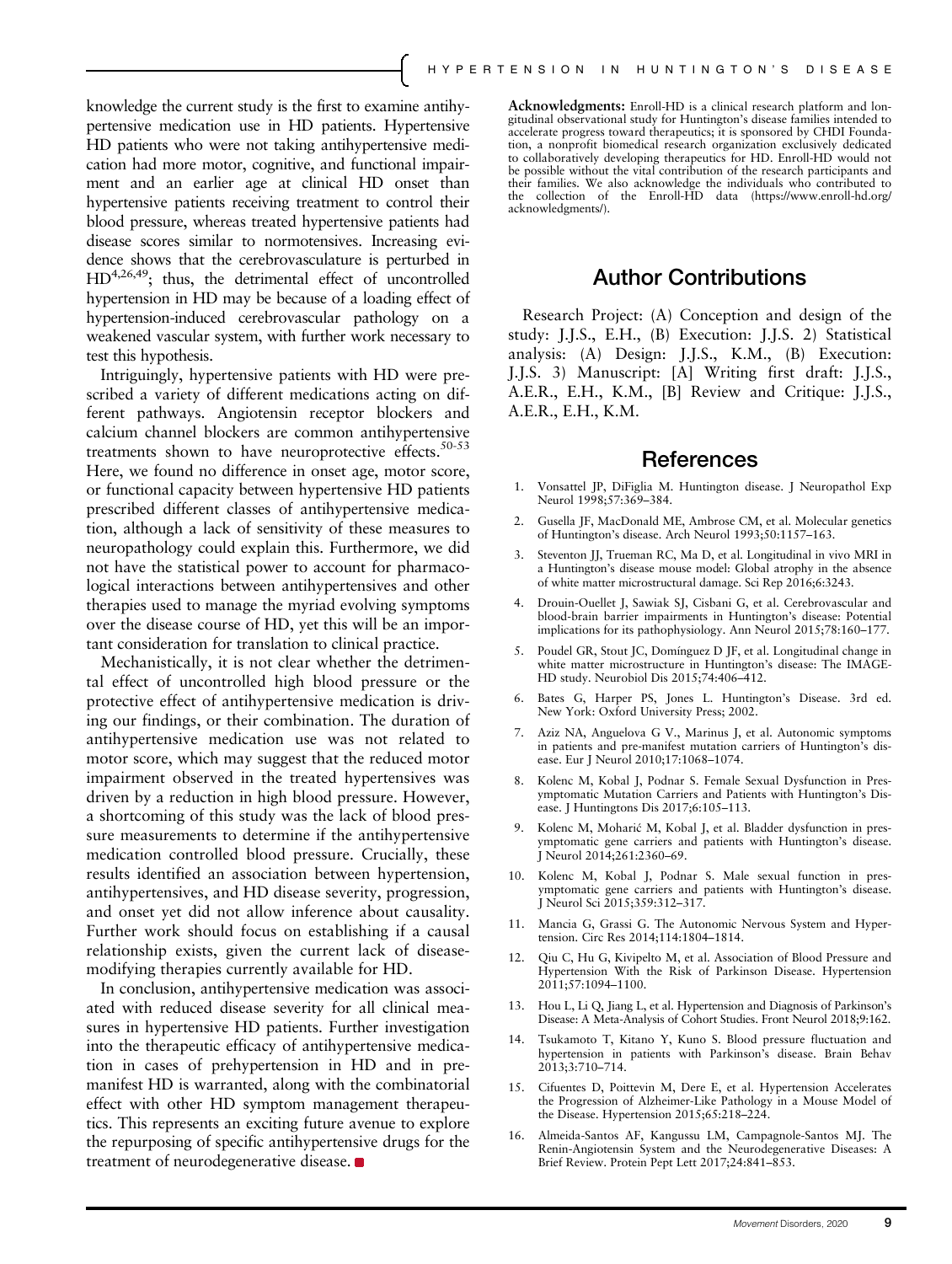- 17. van Wamelen DJ, Aziz NA, Roos RAC, et al. Hypothalamic Alterations in Huntington's Disease Patients: Comparison with Genetic Rodent Models. J Neuroendocrinol 2014;26:761–775.
- 18. Sharma KR, Romano JG, Ayyar DR, et al. Sympathetic skin response and heart rate variability in patients with Huntington disease. Arch Neurol 1999;56:1248–1252.
- Andrich J, Schmitz T, Saft C, et al. Autonomic nervous system function in Huntington's disease. J Neurol Neurosurg Psychiatry 2002; 72:726–731.
- 20. Kobal J, Meglic B, Mesec A, et al. Early sympathetic hyperactivity in Huntington's disease. Eur J Neurol 2004;11:842–848.
- 21. Abildtrup M, Shattock M. Cardiac Dysautonomia in Huntington's Disease. J Huntingtons Dis 2013;2:251–261.
- 22. Bar KJ, Boettger MK, Andrich J, et al. Cardiovagal modulation upon postural change is altered in Huntingtons disease. Eur J Neurol 2008;15:869–871.
- 23. McCourt AC, O'Donovan KL, Ekblad E, et al. Characterization of Gastric Mucosa Biopsies Reveals Alterations in Huntington's Disease. PLoS Curr 2015;7.
- 24. Ehinger JK, Morota S, Hansson MJ, et al. Mitochondrial Respiratory Function in Peripheral Blood Cells from Huntington's Disease Patients. Mov Disord Clin Pract 2016;3:472–482.
- 25. Moffitt H, McPhail GD, Woodman B, et al. Formation of Polyglutamine Inclusions in a Wide Range of Non-CNS Tissues in the HdhQ150 Knock-In Mouse Model of Huntington's Disease. PLoS One 2009;4:e8025.
- 26. Lin C-Y, Hsu Y-H, LinM-H, et al. Neurovascular abnormalities in humans and mice with Huntington's disease. Exp Neurol 2013;250:20–30.
- 27. Mielcarek M, Inuabasi L, Bondulich MK, et al. Dysfunction of the CNS-heart axis in mouse models of Huntington's disease. PLoS Genet 2014;10:e1004550.
- 28. Wu B-T, Chiang M-C, Tasi C-Y, et al. Cardiac Fas-Dependent and Mitochondria-Dependent Apoptotic Pathways in a Transgenic Mouse Model of Huntington's Disease. Cardiovasc Toxicol 2016;16:111–121.
- 29. Melkani GC. Huntington's Disease-Induced Cardiac Disorders Affect Multiple Cellular Pathways. React Oxyg Species 2016;2:325–338.
- 30. Novati A, Hentrich T, Wassouf Z, et al. Environment-dependent striatal gene expression in the BACHD rat model for Huntington disease. Sci Rep 2018;8:5803.
- 31. Wexler NS, Lorimer J, Porter J, et al. Venezuelan kindreds reveal that genetic and environmental factors modulate Huntington's disease age of onset. Proc Natl Acad Sci U S A 2004;101:3498–3503.
- 32. Valcárcel-Ocete L, Fullaondo A, Alkorta-Aranburu G, et al. Does arterial hypertension influence the onset of Huntington's disease? PLoS One 2018;13:e0197975.
- 33. Gillis EE, Sullivan JC. Sex Differences in Hypertension. Hypertension 2016;68:1322–1327.
- 34. van der Burg JMM, Gardiner SL, Ludolph AC, et al. Body weight is a robust predictor of clinical progression in Huntington disease. Ann Neurol 2017;82:479–483.
- 35. Aziz NA, van der Burg JMM, Tabrizi SJ, et al. Overlap between age-at-onset and disease-progression determinants in Huntington disease. Neurology 2018;90:e2099–e2106.
- 36. Unified Huntington's disease rating scale: Reliability and consistency. Mov Disord 1996;11:136–142.
- Doumas M, Papademetriou V, Faselis C, et al. Gender Differences in Hypertension: Myths and Reality. Curr Hypertens Rep 2013;15:321–330.
- 38. Bennett A, Parto P, Krim SR. Hypertension and ethnicity. Curr Opin Cardiol 2016;31:381–386.
- 39. Rassen JA, Shelat AA, Myers J, et al. One-to-many propensity score matching in cohort studies. Pharmacoepidemiol Drug Saf 2012;21:69–80.
- 40. Ho DE, Imai K, King G, et al. Matching as Nonparametric Preprocessing for Reducing Model Dependence in Parametric Causal Inference. Polit Anal 2007;15:199–236.
- 41. Nguyen T-L, Collins GS, Spence J, et al. Double-adjustment in propensity score matching analysis: choosing a threshold for considering residual imbalance. BMC Med Res Methodol 2017;17:78.
- 42. Benjamini Y, Hochberg Y. Controlling the False Discovery Rate: A Practical and Powerful Approach to Multiple Testing. J R Stat Soc Ser B 1995;57:289–300.
- 43. Quinn L, Hamana K, Kelson M, et al. A randomized, controlled trial of a multi-modal exercise intervention in Huntington's disease. Parkinsonism Relat Disord 2016;31:46–52.
- 44. Roos RA, Vegter-van der Vlis M, Hermans J, et al. Age at onset in Huntington's disease: effect of line of inheritance and patient's sex. J Med Genet 1991;28:515–519.
- 45. Leenen FHH, McInnis NH, Fodor G. Obesity and the Prevalence and Management of Hypertension in Ontario, Canada. Am J Hypertens 2010;23:1000–1006.
- 46. Duron E, Rigaud A-S, Dubail D, et al. Effects of Antihypertensive Therapy on Cognitive Decline in Alzheimer's Disease. Am J Hypertens 2009;22:1020–1024.
- 47. Becker C, Jick SS, Meier CR. Use of antihypertensives and the risk of Parkinson disease. Neurology 2008;70:1438–1444.
- 48. Mullapudi A, Gudala K, Boya CS, et al. Risk of Parkinson's Disease in the Users of Antihypertensive Agents: An Evidence from the Meta-Analysis of Observational Studies. J Neurodegener Dis 2016; 2016:5780809.
- 49. Hsiao H-Y, Chen Y-C, Huang C-H, et al. Aberrant astrocytes impair vascular reactivity in Huntington disease. Ann Neurol 2015; 78:178–192.
- 50. Saavedra JM, Sánchez-Lemus E, Benicky J. Blockade of brain angiotensin II AT1 receptors ameliorates stress, anxiety, brain inflammation and ischemia: Therapeutic implications. Psychoneuroendocrinology 2011;36:1–18.
- 51. Saavedra JM. Angiotensin II AT(1) receptor blockers as treatments for inflammatory brain disorders. Clin Sci (Lond) 2012; 123:567–590.
- 52. Villapol S, Saavedra JM. Neuroprotective Effects of Angiotensin Receptor Blockers. Am J Hypertens 2015;28:289–299.
- 53. Kang S, Cooper G, Dunne SF, et al. CaV1.3-selective L-type calcium channel antagonists as potential new therapeutics for Parkinson's disease. Nat Commun 2012;3:1146.

## Supporting Data

Additional Supporting Information may be found in the online version of this article at the publisher's web-site.